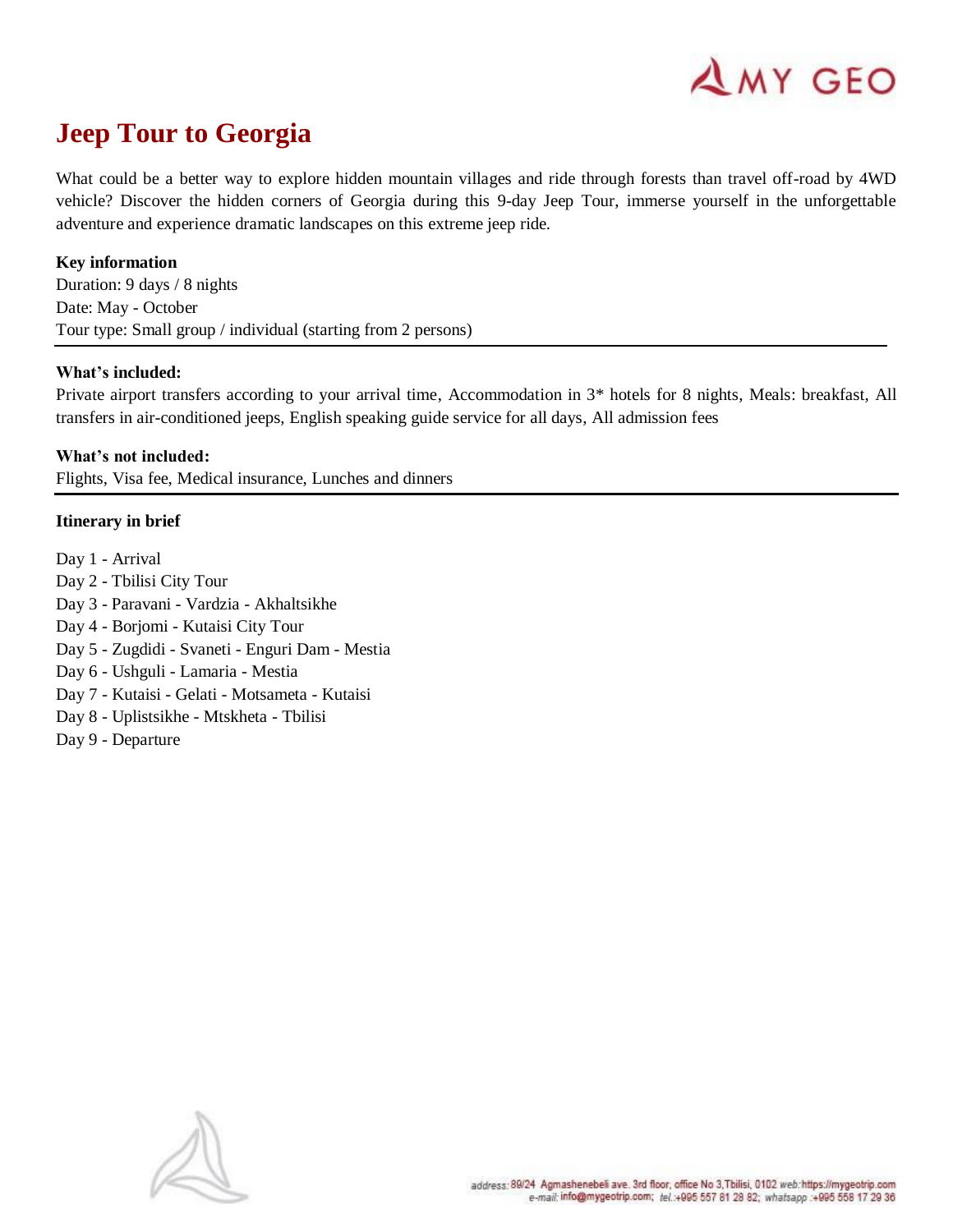# AMY GEO

# **Detailed itinerary**

### **Day 1**

Arrival at the airport and transfer to the hotel. From this very moment, your acquaintance with Georgia will start. In recent years, more and more tourists from around the world are choosing Georgia as an attractive tourist destination. Its fantastic mountain landscapes, unique culture and mouth-watering national cuisine don't leave anyone indifferent. With the help of our professional guide, you will plunge into the local culture and reveal lots of secrets. After your check-in at the hotel, you can stroll around the city centre, have a cup of coffee in the cosy cafes and feel the hospitality of Tbilisi. *Overnight: Hotel in Tbilisi*

# **Day 2**

Tbilisi city tour is the best start of our journey. In the historical district of Metekhi we explore the Assumption Church located on the picturesque hill. Then tour leads us the Bridge of Peace - steel and glass bridge, laid on the river Kura (Mtkvari). We reach the fortress Narikala by the cable car and enjoy breathtaking panoramic view, then going down by foot via Botanical Street to see to the amazing waterfall. Tour continues to the sulfur baths – royal baths complex of XVII-XIX centuries, one of the most famous sights of the Old Town. No city tour to Tbilisi will be complete without strolling around cozy Shardeni Street with cafes, boutiques and fashionable galleries. Our city tour ends with a visit to Mtatsminda Mount by the cable car. From the top opens the picturesque view to the city.

*Overnight: Hotel in Tbilisi*

*Meals: Breakfast*

# **Day 3**

This day is going to be the most exciting as we drive to Paravani Lake with its spectacular scenery. The lake is the biggest in the country. Near the lake we visit the monastery of St. Nino, at the territory of which there is a small dairy managed by local nuns. Here we can find various unique kinds of cheeses that cannot be found anywhere else in Georgia. Tour leads us to [Vardzia](https://mygeotrip.com/the-legend-of-vardzia/) – cave monastery complex that dates back to the XII century. Thousands of caves have been carved out in the rock and form the endless chain of passages and floors of caves. We ride to [Akhaltsikhe](https://mygeotrip.com/akhalcikhe/) town to visit Rabati Fortress – the medieval structure, which dates back to the XIII century. Recently renovated Rabati Castle was reopened in Akhaltsikhe in August 2012 and now is the main attraction of the town.

*Overnight: Hotel in Akhaltsikhe Meals: Breakfast*

#### **Day 4**

After breakfast we drive to Borjomi – famous resort with amazing nature, where we can try mineral waters from the spring in the Mineral Water Park. Then we drive to Kutaisi, the center of the Imereti region. After exploring Bagrati Cathedral which is an impressive example of the medieval architecture (X- XI centuries), we continue to Sataplia [Natural](https://mygeotrip.com/natural-reserves-georgia/)  [Reserve](https://mygeotrip.com/natural-reserves-georgia/) known for its impressing Karst Caves and ancient Colchis woods of unique beauty.

*Overnight: Hotel in Kutaisi*

*Meals: Breakfast*

# **Day 5**

Today we drive to the UNESCO protected region of Upper Svaneti through [Zugdidi](https://mygeotrip.com/zugdidi/) town. We visit Dadiani Palace in Zugdidi which was once the family estate of Dadiani dynasty. The palace keeps 41 000 museum objects. Most of them are unique and invaluable examples of Georgian and foreign art. During the drive we marvel at the Caucasus Mountains and see the world's second highest concrete arch dam - the Enguri dam. After reaching Mestia - the administrative center of

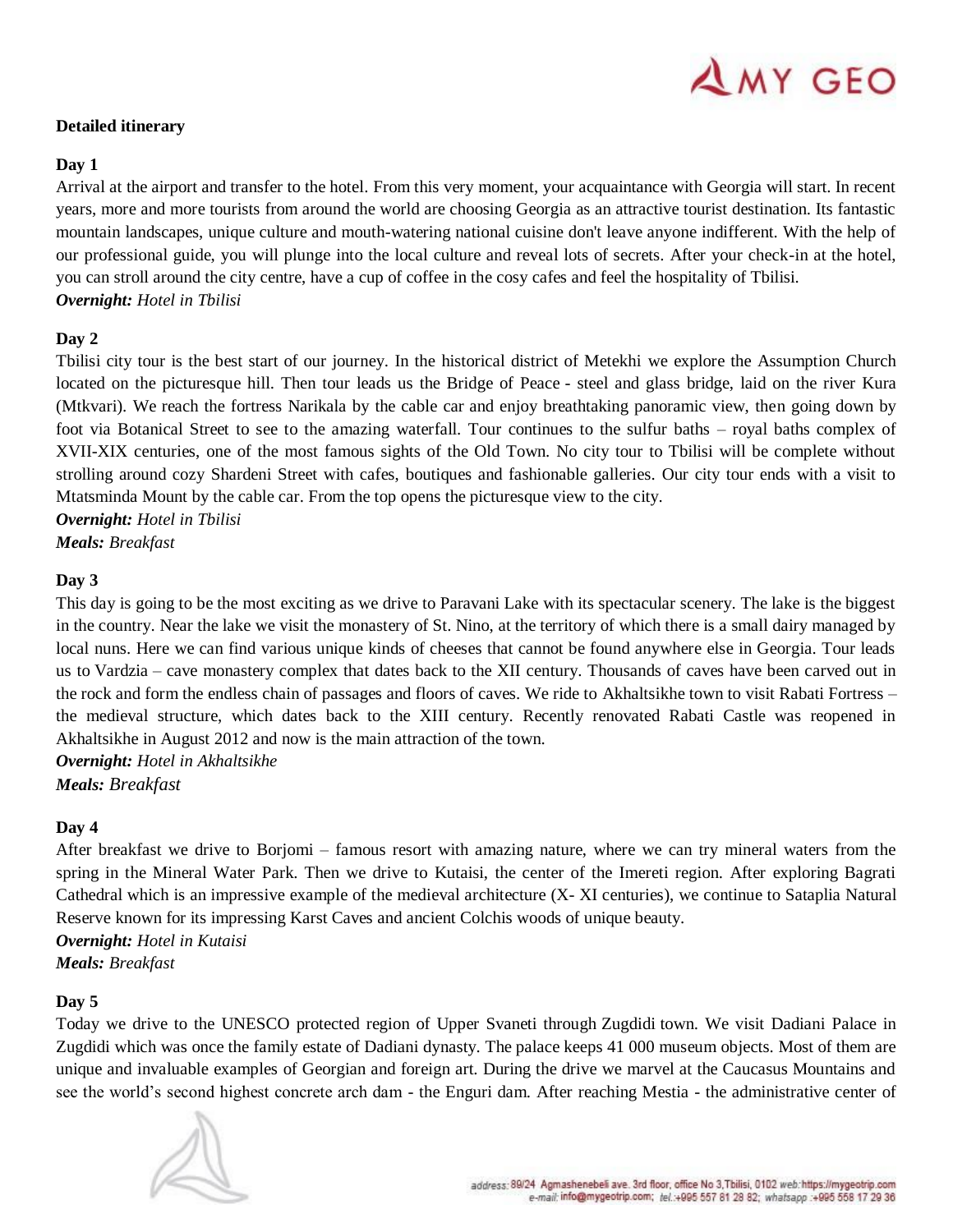$AMY$  GEO

Svaneti, we discover the town and visit Svaneti History & Ethnographic Museum, where to get in touch with the local history.

*Overnight: Hotel in Mestia Meals: Breakfast*

# **Day 6**

In the morning we drive to Ushguli village – the highest settlement in Europe (2,200 m). In this authentic and mysterious place we explore some isolated unique towers that are supposed to be the residence of Georgian Queen Tamar. We have a stop at the "Tower of Love" to know more about the interesting love story, connected to this tower. Then we continue to Lamaria Church complex known for its impressive wall frescos (XII century). Here we enjoy the picturesque view of Mount Shkhara – the highest [mountain in Georgia.](https://mygeotrip.com/mountain-peaks-georgia/) After visiting Chazhashi – the small village with the special layout and beautiful towers, we drive back to Mestia for the overnight.

*Overnight: Hotel in Mestia Meals: Breakfast*

# **Day 7**

Leaving Mestia in the morning, we drive to Kutaisi town, where we visit Gelati Monastery. This architectural masterpiece is a vivid symbol of Georgia's Golden Age and is another famous UNESCO object in the country. Our next stop is at Motsameta Monastery (the church of the martyrs) which offers awe-inspiring view to the Tskhaltsitela River (Red River) and the surrounding gorges.

*Overnight: Hotel in Kutaisi Meals: Breakfast*

# **Day 8**

In the morning we drive back to Tbilisi. On the way we visit Uplistsikhe ("Fortress of God"). This ancient cave town is one of the first towns in Georgia and it dates back to the end of II the beginning of I millennium BC. We have a stop in sacred [Mtskheta](https://mygeotrip.com/mtskheta/) town, known as the religious center of Georgia. Here we go up the mountain to the monastery of Jvari to enjoy the breathtaking view to the confluence of Aragvi and Kura (Mtkvari) rivers. Our next architectural wonder is Svetitskhoveli – the cathedral of the XI century, one of the main cathedrals of Georgian Orthodox Church. *Overnight: Hotel in Tbilisi*

*Meals: Breakfast*

#### **Day 9**

Transfer to the airport, departure.